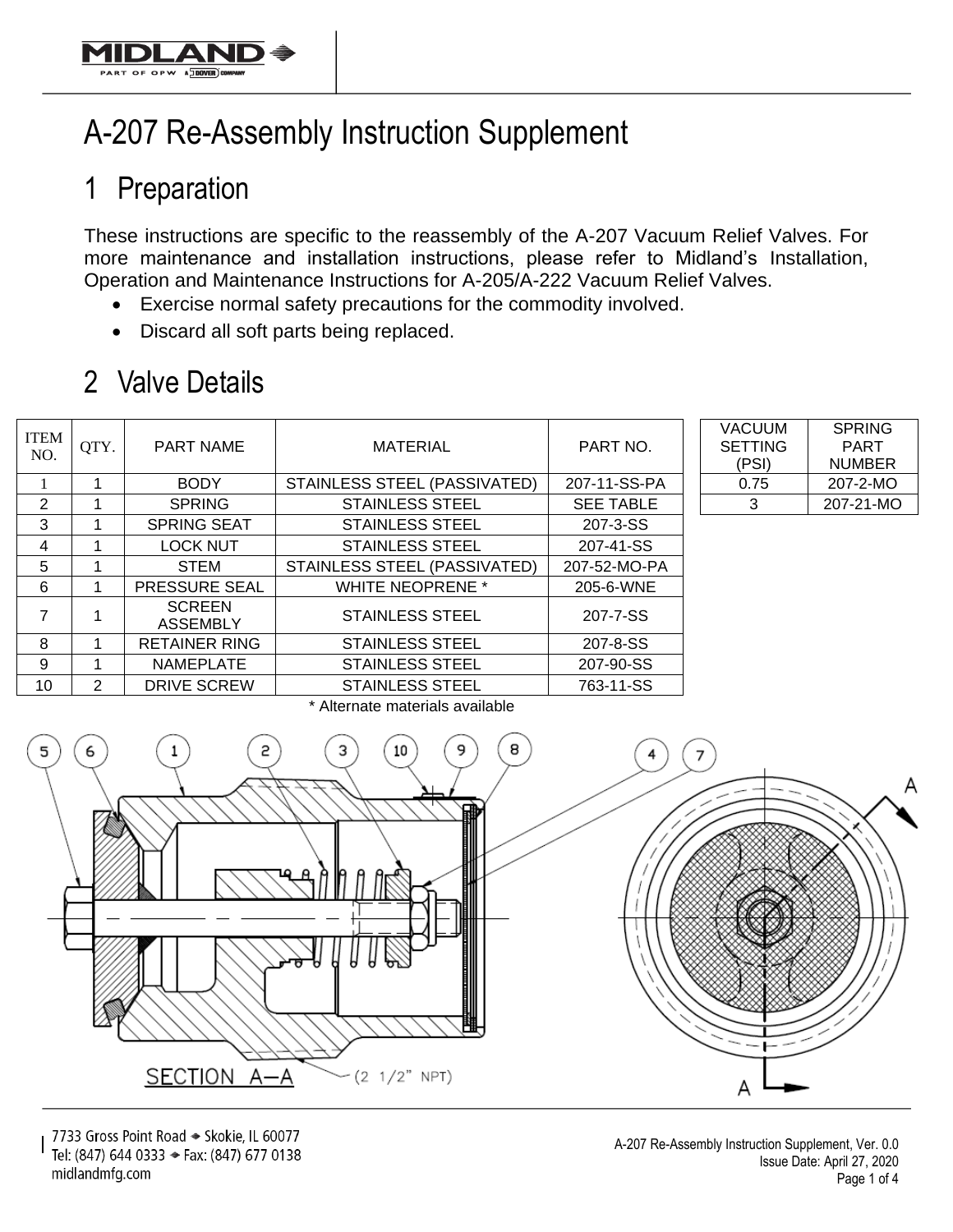

## 3 Re-Assembly Procedure

- Put approved lubricant in  $3.1.1$ the quad-ring grooves on the stem (item 5).
- $3.1.2$ If the side of the quad-ring (item 6) with a blue dot can be identified, put that side down away from the stem.





Figures 1-2

 $3.1.3$ Slip the quad-ring (item 6) over the stem (item 5) and into the quad-ring groove, making sure the quad-ring is flat in the groove.





Figures 3-4

- $3.1.4$ Run a steel rule around the groove of the quad-ring to make sure the back side of the quad-ring is well seated
- $3.1.5$ Run a steel rule under the lower side of the quad-ring to make sure the back side of the quad-ring is well seated.



Figure 5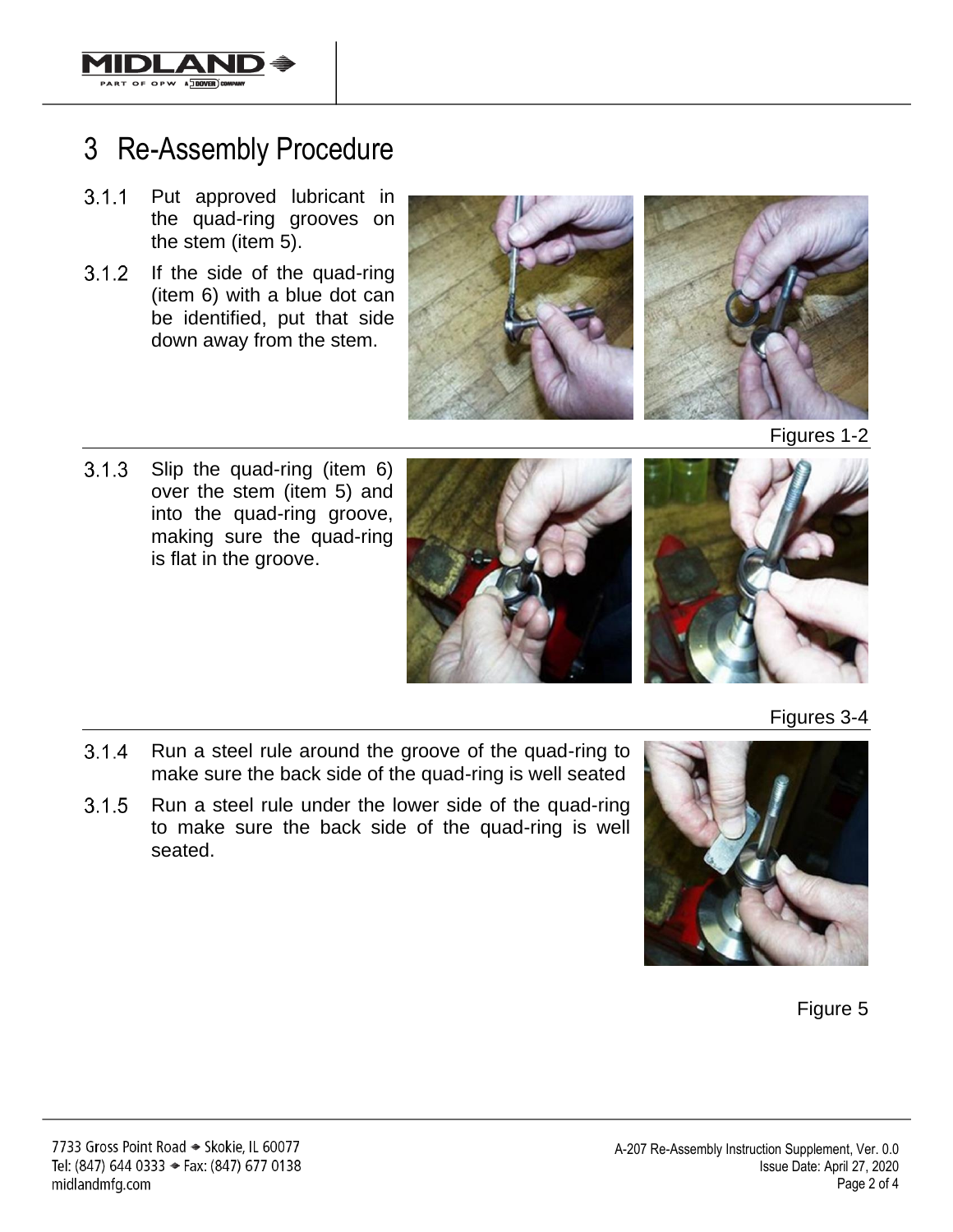

- Put the stem (item 5) in  $3.1.6$ place.
- Put the body (item 1) in  $3.1.7$ place.



Figures 6-7

- Place spring (item 2) and  $3.1.8$ follower (item 3) on the stem (item 5) so they end up about level with the top of the stem to get the desired pressure setting.
- $3.1.9$ Put the follower (item 3) in first, then press it down slightly. Drive the nut (item 4) down by hand as far as it can go.





Figures 8-9

- 3.1.10 For A-207 valves without a hole in the screen, install the screen (item 7) on top of valve as shown.
- 3.1.11 Insert retainer ring (item 8) in groove as shown.



Figures 10-11